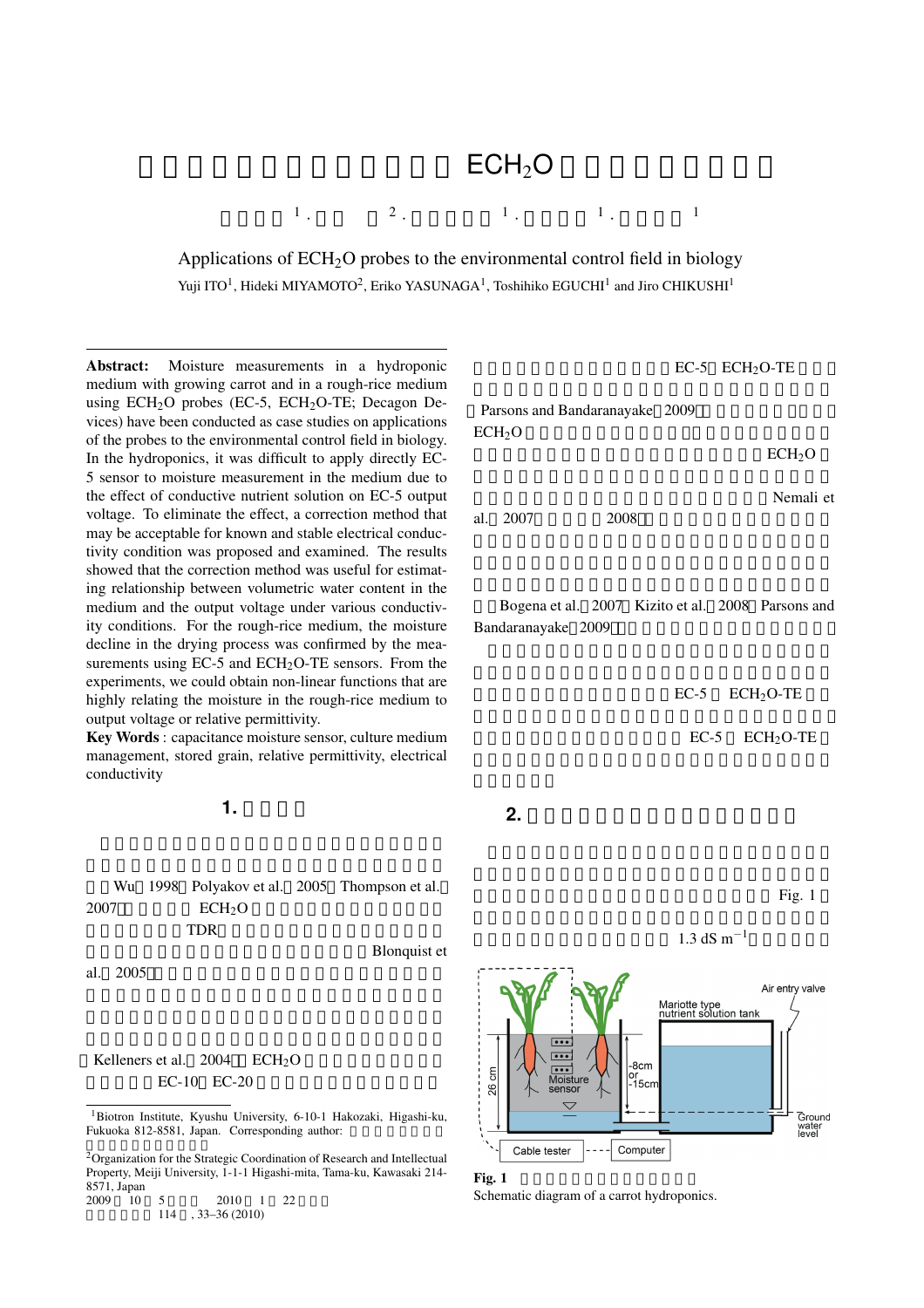

Relationship between solution electrical conductivity  $\sigma_w$  and output voltage  $V_{\text{sat}}$  in saturated condition. The results for EC-20 are referred to Mojid and Cho (2006).



Relationship between output voltage *V* and volumetric water content  $\theta$  in saline sands. The results for EC-20 are referred to Mojid and Cho (2006).



 $2009$   $EC-5$   $V-\theta$ 

$$
\theta = aV^2 + bV + c \tag{1}
$$

$$
\begin{array}{ccccc}\n a & b & c & & 3 & V-\theta \\
& & & & 2 & \end{array}
$$

$$
V - \theta
$$
\n
$$
\theta = 0.05 \quad 0.15 \text{ m}^3
$$
\n
$$
\theta_{\text{sat}}
$$
\n
$$
\theta = 0.05 \quad 0.15 \text{ m}^3
$$
\n
$$
\theta_{\text{sat}}
$$
\n
$$
\theta = 0.05 \quad 0.15 \text{ m}^3
$$
\n
$$
\theta = 0.05 \quad 0.15 \text{ m}^3
$$
\n
$$
\theta = 0.05 \quad 0.15 \text{ m}^3
$$
\n
$$
\theta = 0.05 \quad 0.15 \text{ m}^3
$$
\n
$$
\theta = 0.05 \quad 0.15 \text{ m}^3
$$
\n
$$
\theta = 0.05 \quad 0.15 \text{ m}^3
$$
\n
$$
\theta = 0.05 \quad 0.15 \text{ m}^3
$$
\n
$$
\theta = 0.05 \quad 0.15 \text{ m}^3
$$
\n
$$
\theta = 0.05 \quad 0.15 \text{ m}^3
$$
\n
$$
\theta = 0.05 \quad 0.15 \text{ m}^3
$$
\n
$$
\theta = 0.05 \quad 0.15 \text{ m}^3
$$
\n
$$
\theta = 0.05 \quad 0.15 \text{ m}^3
$$
\n
$$
\theta = 0.05 \quad 0.15 \text{ m}^3
$$
\n
$$
\theta = 0.05 \quad 0.15 \text{ m}^3
$$
\n
$$
\theta = 0.05 \quad 0.15 \text{ m}^3
$$
\n
$$
\theta = 0.05 \quad 0.15 \text{ m}^3
$$
\n
$$
\theta = 0.05 \quad 0.15 \text{ m}^3
$$
\n
$$
\theta = 0.05 \quad 0.15 \text{ m}^3
$$
\n
$$
\theta = 0.05 \quad 0.15 \text{ m}^3
$$
\n
$$
\theta = 0.05 \quad 0.15 \text{ m}^3
$$

 $\sigma_{\rm w}$  $V$ - $\theta$  $\mathbf 1$ 

**3.** 貯蔵穀物の品質管理への適用



 $5 \text{ cm}$  11 cm

0.495 Mg m<sup>−3</sup>



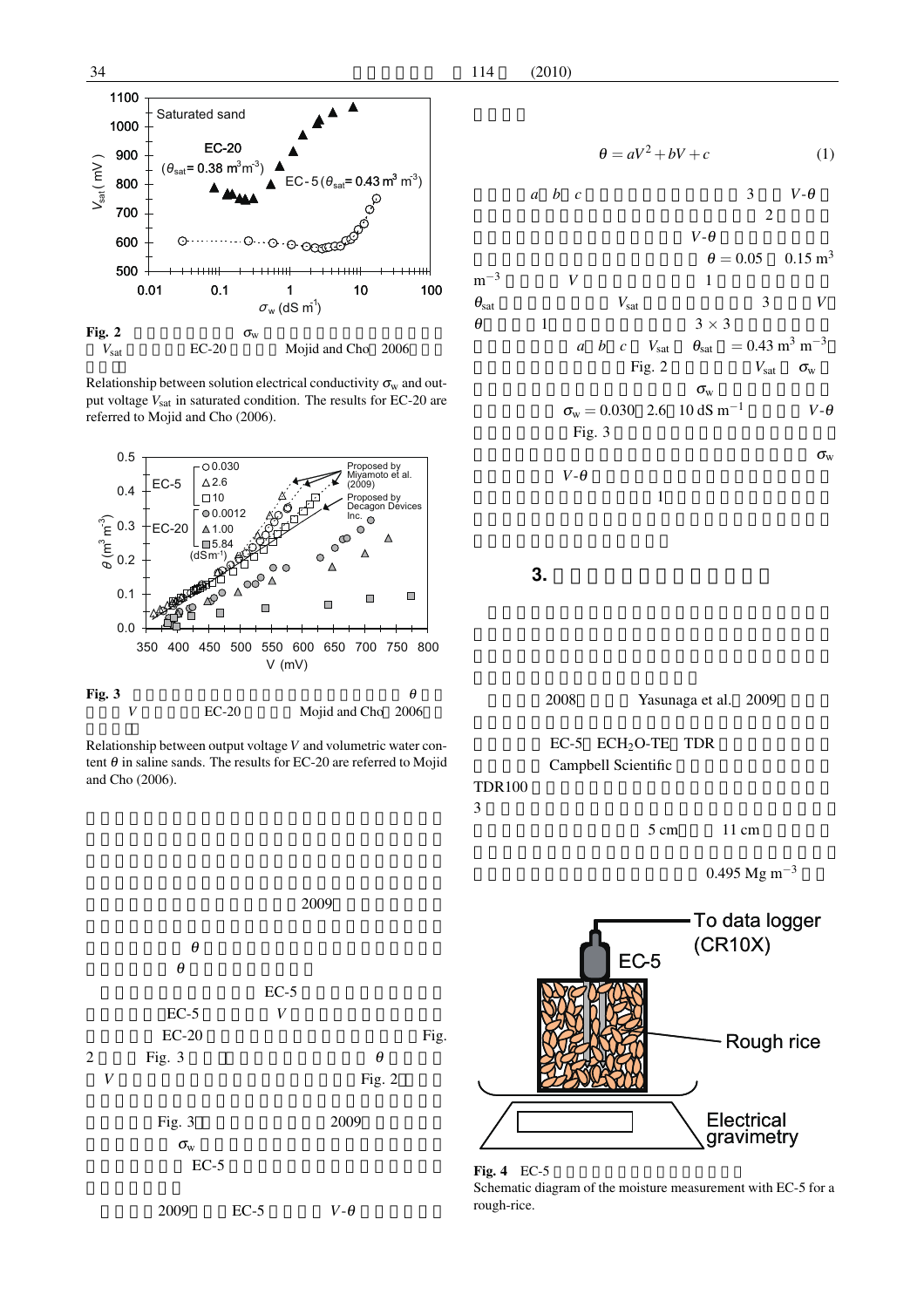





Relationships of moisture content *m* in a rough-rice medium to relative permittivity  $\varepsilon$  measured by ECH<sub>2</sub>O-TE or TDR probe.

度で充填した後,通風して籾の水分減少過程における *V*  $\epsilon$  Fig. 4

*m* wet basis % 1991

乾燥重量法により評価した実験開始時と終了時の *m* EC-5 34.9 15.1 % w.b. Fig. 5 ECH<sub>2</sub>O-TE 33.7 15.7 % w.b. Fig. 6 TDR  $36.8$  11.9 % w.b. Fig. 6

 $ECH_2O-TE$   $\varepsilon$ *m*  $ECH_2O-TE$  TDR Fig. 6  $m$  *V* EC-5  $m$  ε ECH<sub>2</sub>O-TE TDR

*m* = *−*3*.*589*×*10*−*4*V* <sup>2</sup> +0*.*400*V −*73*.*250 (2)

 $m = -1.414\epsilon^2 + 17.970\epsilon - 22.135$  (3)

0.8 % w.b. ECH<sub>2</sub>O-TE 3 0.8 % w.b. TDR<br> $\frac{3}{11\%}$  w.b.  $1.1 \%$  w.b.

Fig. 5 6

 $ECH<sub>2</sub>O$  TDR

 $2008$ 子DR がんじょう さんじょう エコレストラック エコレストラック エコレストラック しょうしゅう こうしゃ アイストラック しょうしゅう しょうしゅう しょうしゅう

 $2\qquad 3$ 

 $V-m$   $\varepsilon$ -*m* 

 $EC-5$   $ECH<sub>2</sub>O-TE$ 

 $5 \text{ mm}$ 

**4.** 

 $EC-5$ 

 $ECH<sub>2</sub>O-TE$ 15 *∼* 35 % w.b.

 $ECH<sub>2</sub>O$ 

 $EC-5$ 

 $m$